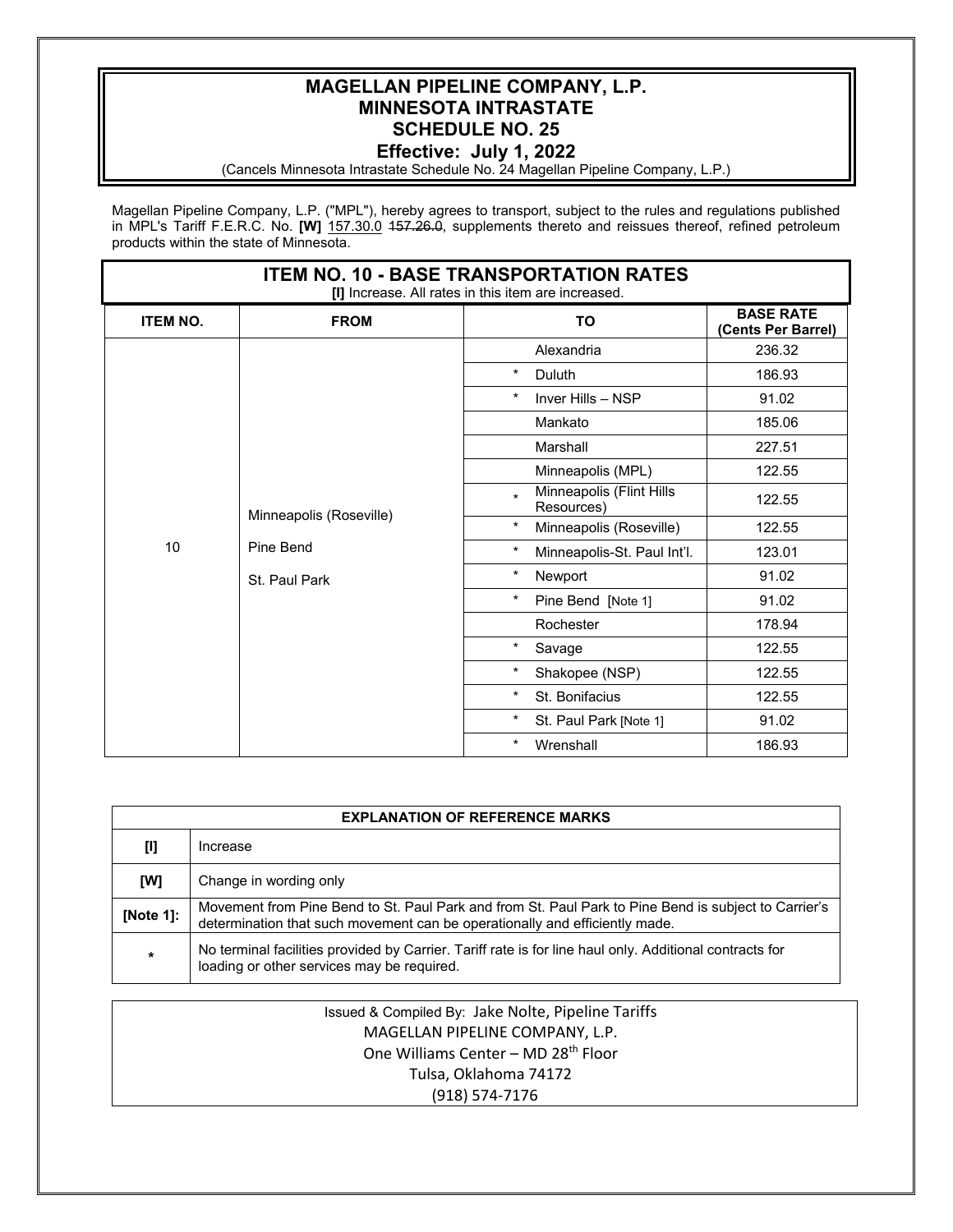# **ITEM NO. 45 – TEN YEAR INCENTIVE RATES**

1. Rates set forth in this Item apply to deliveries of Petroleum Products from a **single Incentive Rate Origin** as defined in this Item to any destination identified as an Incentive Destination in this Item. Incentive Destinations under this Item shall be defined as Carrier's **Minneapolis** destinations (Flint Hills Resources, MSPI and Roseville), Carrier's **Newport** destination, and Carrier's **St. Paul Park** destination. The Incentive Rate Origin under this Item shall be defined as one of the following Minneapolis origins: Minneapolis (Roseville), Pine Bend or St. Paul Park.

Shippers wanting to avail themselves of the Incentive Rates as set forth herein must satisfy all the following provisions.

- Shipper must enter into a prior written commitment with Carrier. The written commitment must specify the Shipper's election of the single Incentive Rate Origin.
- The term of the commitment shall be one hundred twenty (120) months, but not longer than the effectiveness of this Item or any successive issues, reissues and amendments thereto.
- The Effective Date of this commitment will be on the first day of the first calendar month following receipt by Carrier of an executed written commitment from the Shipper.
- The Shipper agrees to ship from the specified single Incentive Rate Origin and deliver from its inventory to the destinations identified in this Item a total **Guaranteed Committed Volume** greater than or equal to **66,000,000 barrels** over the Commitment Term and a **Minimum Annual Guaranteed Committed Volume of 6,600,000 barrels.**

2. In addition to the terms and conditions contained in this Item, all applicable rules and regulations in MPL F.E.R.C. No. **[W]** 157.30.0 157.26.0, supplements thereto and reissues thereof, also apply. If required, the Shipper shall furnish security in a form satisfactory to Carrier and adequate and sufficient to guarantee any payments that may arise under this commitment.

3. All volumes delivered at an Incentive Destination for the Shipper, including any volumes obtained by title transfer from another Shipper, will apply toward the total Guaranteed Committed Volume obligation, provided the tariff rate paid to Carrier for these volumes equals or exceeds the Incentive Rate. The Incentive Rates contained herein will only apply to volumes transported by Shipper, in its name, and delivered at an Incentive Destination from Shipper's inventory during the Commitment Term (*i.e.*, the original shipment date and the delivery date are both within the Commitment Term) from the single Incentive Rate Origin specified by Shipper in the written commitment.

| <b>INCENTIVE DESTINATION</b>          | <b>INCENTIVE RATE</b> |
|---------------------------------------|-----------------------|
| * Minneapolis (MSPI)                  | [I] $87.44$           |
| * Minneapolis (Flint Hills Resources) | $[1]$ 42.14           |
| * Minneapolis (Roseville)             | $[1]$ 42.14           |
| * Newport                             | $III$ 42.14           |
| * St. Paul Park                       | $[1]$ 42.14           |

#### 4. **MINNEAPOLIS INCENTIVE RATES (Rates in Cents Per Barrel)**

\* No terminal service provided by Carrier

5. Carrier will invoice the Shipper at rates set out in Item 10 of this Tariff and any successive issues, reissues and amendments thereto, at the time of shipment. After the end of each month, Carrier will calculate the difference between the rate invoiced and the Incentive Rate for volumes delivered during the previous month at all Incentive Destinations for the Shipper from the Incentive Rate Origin Group, and will issue a payment to Shipper. Shipper will bear all other applicable charges in MPL F.E.R.C. No. **[W]** 157.30.0 157.26.0, and any successive issues, reissues and Supplements thereto.

6. Annually, on the anniversary of the commitment Effective Date, if the Shipper did not meet the Minimum Annual Guaranteed Committed Volume, the Shipper will owe Carrier an **Annual Reversion** payment. The Annual Reversion payment will equal the lesser of: (1) the difference between the Minimum Annual Guaranteed Committed Volume as set forth in the written commitment and the actual volume delivered at the Incentive Destinations from the specified Incentive Rate Origin during the Contract Year multiplied by the volume-weighted Incentive Rate, or (2) the actual barrels delivered at the Incentive Destinations during the Contract Year, times **[I] 46.77** cents per barrel.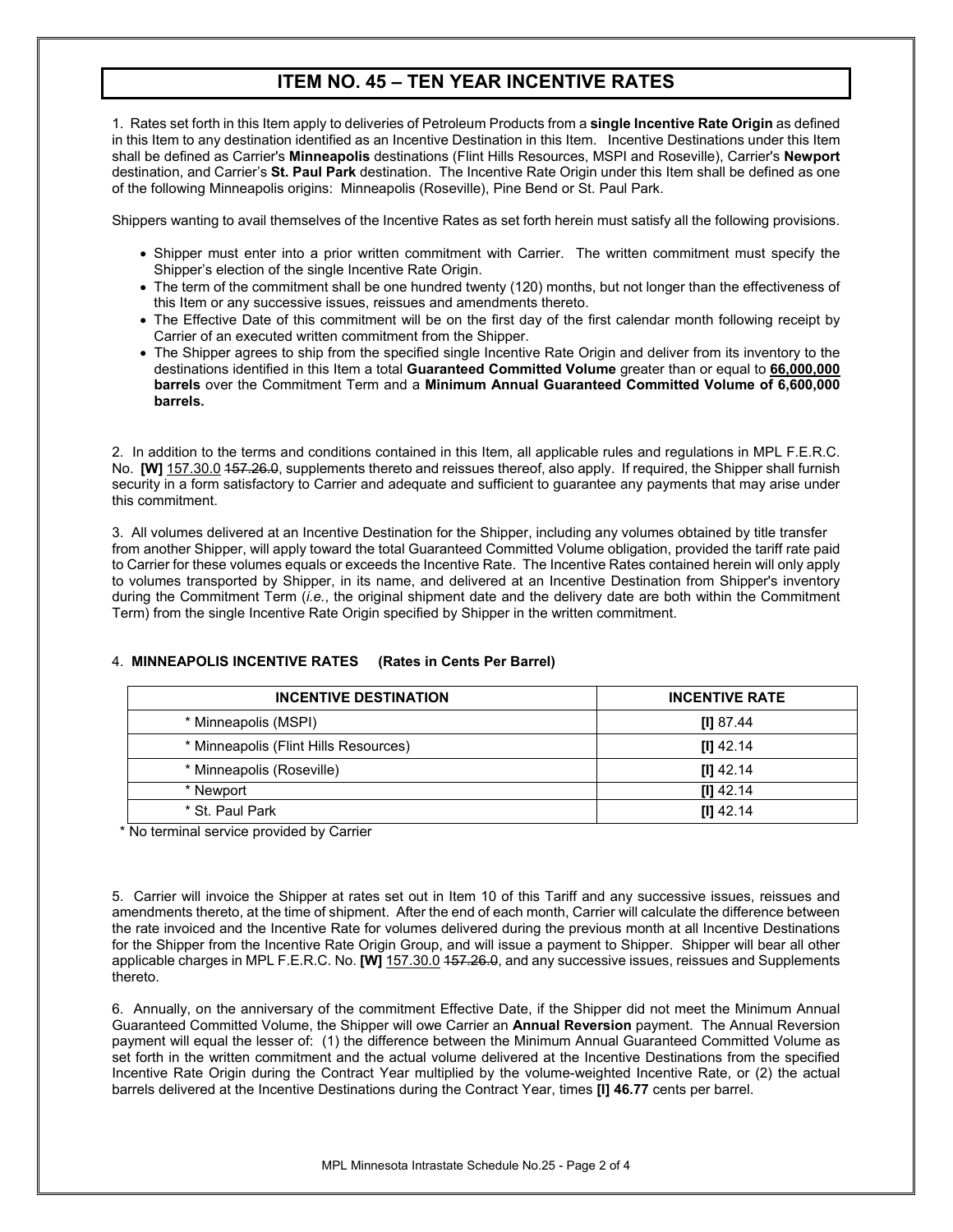### **ITEM NO. 45 - TEN YEAR INCENTIVE RATES (continued)**

 During the remainder of the Commitment Term, any payments to Carrier under the Annual Reversion provision will be credited against future transportation charges for the Shipper's deliveries to the Incentive Destinations, subject to the following provisions: (1) delivered volume must originate from the Incentive Rate Origin, specified in the written commitment; and (2) Annual Reversion credits may only be applied against transportation charges incurred during any subsequent twelve (12) month period which are associated with volumes greater than the Minimum Annual Guaranteed Committed Volume. Upon expiration of the Commitment Term, any remaining Annual Reversion payments collected under this provision will be applied toward all transportation charges for movements from Shipper's Incentive Rate Origin to any Incentive Destination identified in this Item for one (1) year, after which any unused transportation credits will expire. When crediting Annual Reversion payments back to Shipper, Carrier will invoice the Shipper at rates set out in Item 10 of this Tariff, and any successive issues, reissues and amendments thereto, at the time of shipment. After the end of each month, Carrier will issue a payment to Shipper for the lesser of: (1) the amount of Shipper's previous month's transportation charges for deliveries to all Incentive Destinations from the Incentive Rate Origin, as specified above, minus any payments made by Carrier as described in Paragraph 5 of this Item, or (2) the remaining Annual Reversion credit balance. Shipper will bear all other applicable charges in MPL F.E.R.C. No. **[W]** 157.30.0 157.26.0, and any successive issues, reissues and amendments thereto.

7. At the end of the Commitment Term, if the Shipper did not meet the total Guaranteed Committed Volume, Shipper will pay a **Commitment Reversion** equal to the lesser of: (1) the difference between the total Guaranteed Committed Volume and the actual volume delivered during the Commitment Term multiplied by the volume weighted Incentive Rate, or (2) the Commitment Reversion Rate minus the Incentive Rate multiplied by the barrels actually delivered during the Commitment Term. Commitment Reversion Rates, which are based on the actual volumes delivered during the Commitment Term, are as follows:

| <b>COMMITMENT REVERSION RATES (Rates in Cents Per Barrel)</b>                     |                                   |                                                                          |  |  |  |
|-----------------------------------------------------------------------------------|-----------------------------------|--------------------------------------------------------------------------|--|--|--|
|                                                                                   | <b>COMMITMENT REVERSION RATES</b> |                                                                          |  |  |  |
| <b>ACTUAL DELIVERED VOLUMES</b><br><b>DURING COMMITMENT TERM</b>                  | <b>MINNEAPOLIS (MSPI)</b>         | <b>ALL OTHER INCENTIVE</b><br><b>DESTINATIONS OF THIS</b><br><b>ITEM</b> |  |  |  |
| Less than total Guaranteed Commitment Volume &<br>Greater than 12,600,000 Barrels | $[1]$ 103.26                      | $III$ 74.69                                                              |  |  |  |
| 8,400,001 - 12,600,000 Barrels                                                    | $[1]$ 113.63                      | [1] 81.00                                                                |  |  |  |
| 4,200,001 - 8,400,00 Barrels                                                      | $III$ 117.46                      | $III$ 87.55                                                              |  |  |  |
| Less than or equal to 4,200,000 Barrels                                           | $[1]$ 123.47                      | $[1]$ 93.53                                                              |  |  |  |

For example, a Shipper agrees to deliver the total Guaranteed Committed Volume of 26,400,000 barrels from the St. Paul Incentive Rate Origin to the Incentive Destinations during the Commitment Term, but only ships and delivers 26,200,000 barrels (all at Carrier's Minneapolis (Roseville) Incentive Destination). Method (1) calculates a Commitment Reversion Payment equal to **\$84,280** [200,000 barrels (*i.e.*, the total Guaranteed Committed Volume of 26,400,000 barrels minus the actual deliveries at the Incentive Destination of 26,200,000 barrels) times the volume weighted Incentive Rate of **42.14** cents per barrel]. Method (2) calculates a Commitment Reversion Payment equal to **\$8,528,100** [the Commitment Reversion Rate of **74.69** cents per barrel minus the Incentive Rate of **42.14** cents per barrel multiplied by the 26,200,000 barrels actually delivered to the Incentive Destination].

The amount due Carrier would be the lesser of the two, or in this example **\$84,280**. Payment shall be due upon receipt of invoice. Any payments to Carrier under this Commitment Reversion provision will not be credited against future transportation charges. Transportation credits accumulated under the Annual Reversion provision cannot be applied to the Commitment Reversion obligation, but can only be used as designated in Paragraph 6 above.

8. If a Shipper fails to meet the total Guaranteed Committed Volume and that failure is the direct result of the Carrier's inability to provide timely service, the total Guaranteed Committed Volume shall be reduced *pro rata* on a day for day basis for each day that the Carrier was unable to provide timely service. The Shipper must assert its claim of Carrier's failure to provide timely service in writing to Carrier within ten (10) days following the end of the calendar month during which Carrier did not provide timely service. The Shipper will bear the burden of proof in showing that Carrier's failure to provide timely service did, in fact, result in the Shipper's failure to meet its commitment obligation.